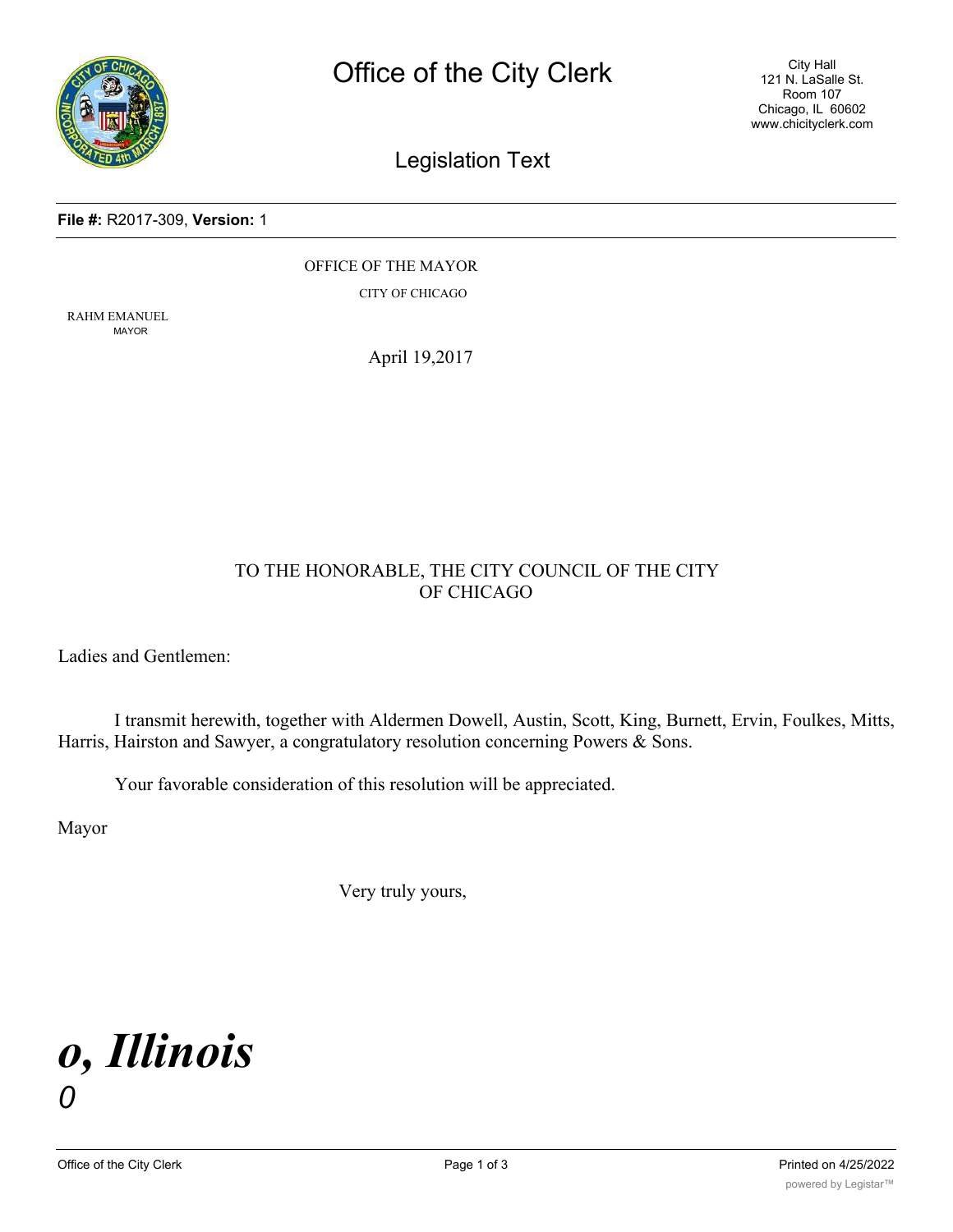## *adopted by of ihe*

Aldermen, Pat Dowell, Carrie Austin, Sophia D. King; Roderick T. Sawyer, Michelle A Harris, Tonl Foulkes, Michael Scott Jr., Walter Burnett, Jr., , "" ""« , . Jason Ervln, Emma Mitts;-and ■ resented by Mayor Rahm Emanuel '\'.f.:f -OH April 1?, 2017

^Qrt&TBClS , Powers & Sons was founded in 1967 by Mamon Powers Sr., who exemplified the American spirit when he came to the Midwest frbrri Mississippi in 1946 as  $\sqrt{\phantom{a}}$  and  $\sqrt{\phantom{a}}$  a young "man, possessing only, a dream and a Work ethic, idnd through' determination <sup>v</sup> and persistence built one. of the most respected construction companies'in the-region; and : .; -•' 'y.ff•  $\qquad \qquad -V$ . .<sup>;i</sup> ,'<sup>p</sup> ■ ' ' in Y""f .-'? .. '''v;-

■ ' ^WHEREAS, Powers.& Sons began .as a home building firm, and has now grown to , ' '-> become a leading general contractor; construction manager, design builder and ^.project.management company in Illinois and'.arpuhd'the region;;ahd'"; '-'

; WHEREAS, Powers SVSons' staff-hasgrowr^tdmore.tfidn 70 prbfessibnals, inclucling . \* • .a-support staff of-architects, registered engineers, and other- 'specialists to help- the .. ' company meet its clients'needs; and ": S S '■' ' ■f-f."<sup>-\_1</sup>/

: WHEREAS, Powers & Sons/is"toddy d highly respected commercial; industrial, and (institutional construction company with an unblemished record of integrity, quality  $\mathbb{P}V'$  \. performance and cost effectiveness;:and .;, :'<sup>;</sup>'"!  $\star$  ••••" $\cdot$  y:  $\cdot$  'f- '"--\*'.

.:' WHEREAS) Powers & Sons' skill-and. craftsmanship can be found at'O'.Hare.. ... > International Airport, The University of Chicago, Hales Franciscan High School; Wabash,, YMCA, Legends South Apartments and mdny other iconic locales-of'Ghicago; and;

WHEREAS, Powers, &. Sons- is - recognized . as one . off. :the largest - African \ f-f American-owned companies in the country; and y><sup>:</sup>"~ f.'Y'-'^"- \'" f ■' Y

::- . >, WHEREAS, Powers-& Sons^s apassipnate-isuppdrte^ . ffff; f. empowerment of young people through-its generous funding of'higher education .. f - ;f -.- scholarships and organizations like the Chicago Urban'Leqgue^nit^ f fY'Y-f ■ Fund, Museum of Science'and Industry, Habitat/fdr Humanity, YWCA, NAACP, The ,f. '■■ <sup>v</sup> .-Sa[va-tion- Army, and the United Way, ampng many 6thers>.a'rad' <sub>c</sub>>,-.. ~y \ -\..

WHEREAS, Powers & Sons has provided inspiration; mehtorships, scholarships, and